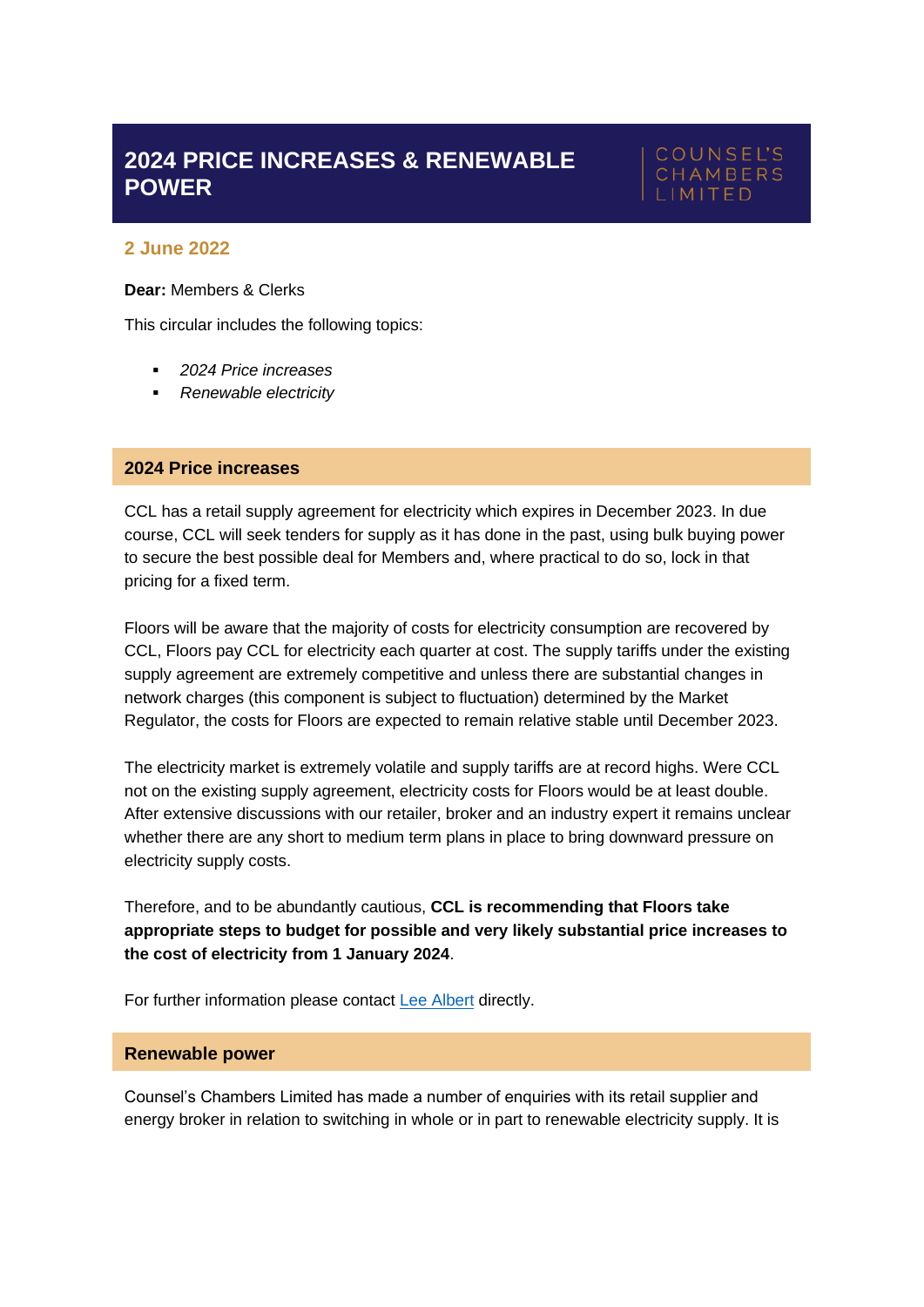possible to purchase Green Power through a regulated and accredited scheme without compromising the existing supply agreement that we have in place until the end of 2023. The various options are being explored and integral to those considerations are what, if any, cost impact there may be on Member Floors if a decision is made to switch to renewable electricity within the current contract period.

Members & Clerks will be advised of any decision CCL makes with respect to switching to Green Power, in part or in whole, and what if any cost impact this may have on electricity supply costs. Over the coming months, CCL will consult with Floor Clerks to determine interest in this proposal.

For further information please see [Green Power](https://www.greenpower.gov.au/) or contact [Lee Albert](mailto:lalbert@ccl.com.au?subject=Renewable%20electricity) directly.

Kind Regards, **Debbie George** CEO

COUNSEL'S<br>CHAMBERS LIMITE

Level 1 Selborne Chambers 174 Phillip Street Sydney NSW 2000 Australia DX 973 Sydney

P: +61 2 9231 3644 E: [dgeorge@ccl.com.au](mailto:dgeorge@ccl.com.au) W: [www.ccl.com.au](http://www.ccl.com.au/)

*Our office is on the traditional lands of the Gadigal People of the Eora Nation. We acknowledge each of the First Nations Peoples on whose lands we work and pay deep respects to their elders past, present and future.*

This email (including any attachments) is confidential, may be privileged, may contain commercially valuable information and intended solely for the use of the individual or entity to whom it is addressed.

It may be read, copied and used only by the intended recipient. If you have received it in error, please contact CCL on +61 2 9231 3644 or by email at [admin@ccl.com.au,](mailto:admin@ccl.com.au) or the Sender immediately by return email, and immediately delete this email. CCL reserves the right to monitor all email communications through its networks. If the content of this email is personal or unconnected with CCL's business, we accept no liability or responsibility for it. You should take full responsibility for virus checking of this email and any attachments. If this email contains personal information (as defined in the Privacy Act Cth as amended) you must at all